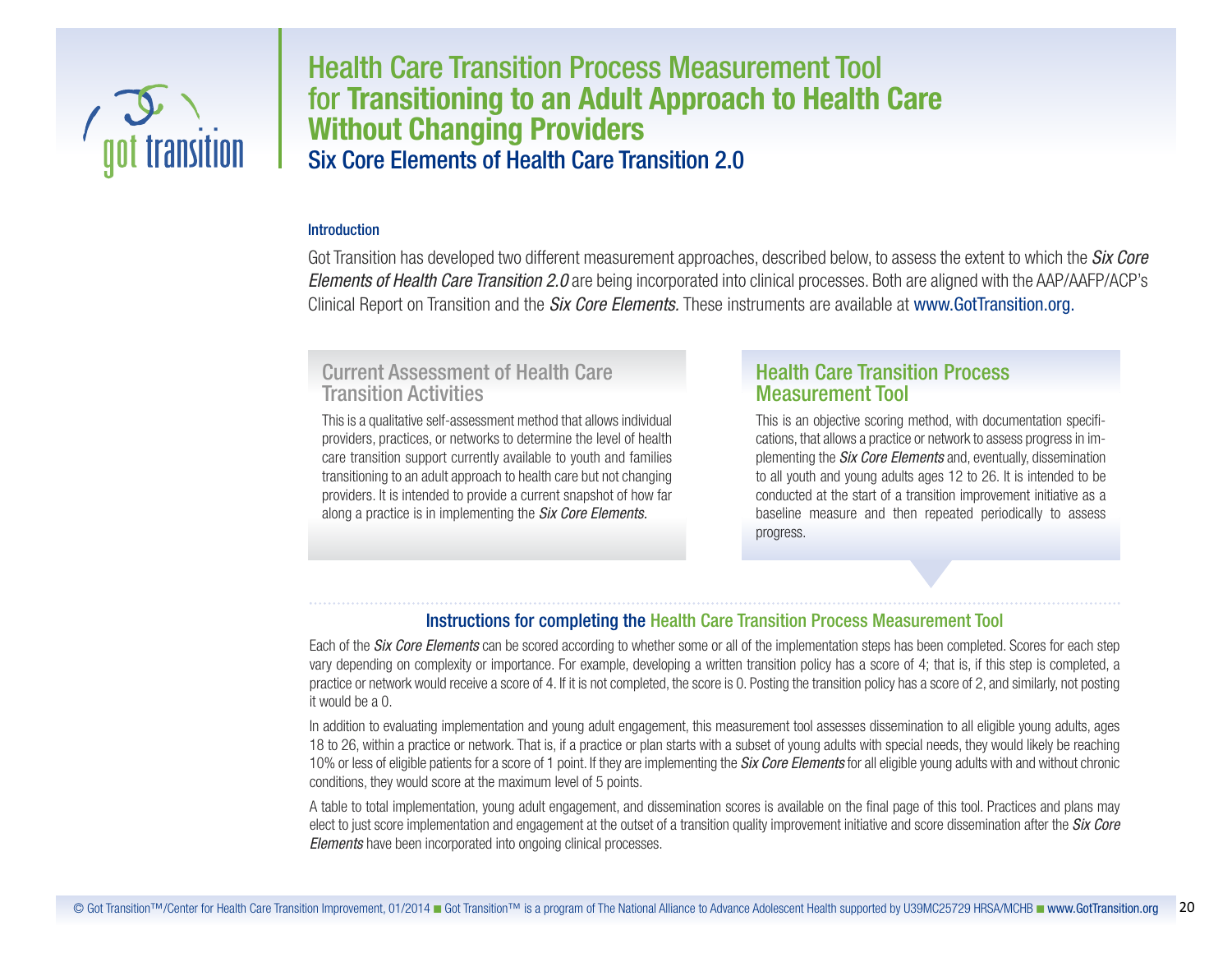

## Health Care Transition Process Measurement Tool for **Transitioning to an Adult Approach to Health Care Without Changing Providers** Six Core Elements of Health Care Transition 2.0

| A) Implementation in Practice/Network                                                                                                              | <b>Yes or No</b> | <b>Possible</b> | <b>Actual</b> | <b>Possible Documentation</b>          |
|----------------------------------------------------------------------------------------------------------------------------------------------------|------------------|-----------------|---------------|----------------------------------------|
| <b>1. Transition Policy</b>                                                                                                                        |                  |                 |               |                                        |
| Developed a written transition policy/statement that describes the practice's approach to transition                                               |                  | $Yes = 4$       |               | <b>Transition policy</b>               |
| Included information about privacy and consent at age 18 in transition policy/statement                                                            |                  | $Yes = 2$       |               | <b>Transition policy</b>               |
| Posted policy/statement (public clinic spaces, practice website etc.)                                                                              |                  | $Yes = 2$       |               | Photo                                  |
| Educated staff about transition policy/statement and their role in transition process                                                              |                  | $Yes = 2$       |               | Date(s) of program                     |
| Designated practice staff to incorporate Six Core Elements into clinical processes                                                                 |                  | $Yes = 4$       |               | Job description                        |
| <b>Transition Policy Subtotal:</b>                                                                                                                 |                  | 14              |               |                                        |
| 2. Transition Tracking and Monitoring                                                                                                              |                  |                 |               |                                        |
| Established criteria and process for identifying transitioning target population and entering into individual<br>transition flow sheet or registry |                  | $Yes = 3$       |               | Screenshot or copy of<br>registry/list |
| Incorporated transition core elements into clinical processes (e.g. EHR templates, progress notes, care plans)                                     |                  | $Yes = 4$       |               | Screenshot or copy of chart            |
| <b>Tracking and Monitoring Subtotal:</b>                                                                                                           |                  | 7               |               |                                        |
| <b>3. Transition Readiness</b>                                                                                                                     |                  |                 |               |                                        |
| Adopted transition readiness/self-care assessment tool for use in practice                                                                         |                  | $Yes = 4$       |               | Readiness assessment                   |
| Incorporated transition readiness/self-care assessment assessment into clinical processes                                                          |                  | $Yes = 3$       |               | Clinical process flow sheet            |
| <b>Transition Readiness Subtotal:</b>                                                                                                              |                  | 7               |               |                                        |
| 4. Transition Planning/Integration into Adult Approach to Care                                                                                     |                  |                 |               |                                        |
| Developed a plan of care template that incorporates transition readiness/self-care assessment findings, goals,<br>and prioritized actions          |                  | $Yes = 4$       |               | Sample plan of care                    |
| Established clinical process to assess need for decision-making support before age 18                                                              |                  | $Yes = 2$       |               | Practice policy                        |
| Developed a medical summary and emergency care plan                                                                                                |                  | $Yes = 4$       |               | Portable medical summary               |
| Made available list of community support resources                                                                                                 |                  | $Yes = 2$       |               | List of resources                      |
| <b>Transition Planning Subtotal:</b>                                                                                                               |                  | 12              |               |                                        |
| 5. Transfer to Adult Approach to Care                                                                                                              |                  |                 |               |                                        |
| N/A                                                                                                                                                |                  | 0               |               | N/A                                    |
| <b>6. Transfer Completion/Ongoing Care</b>                                                                                                         |                  |                 |               |                                        |
| Have mechanism to systematically obtain feedback from young adult about transition process                                                         |                  | $Yes = 3$       |               | Survey or interview questions          |
| <b>Transfer Completion Subtotal:</b>                                                                                                               |                  | 3               |               |                                        |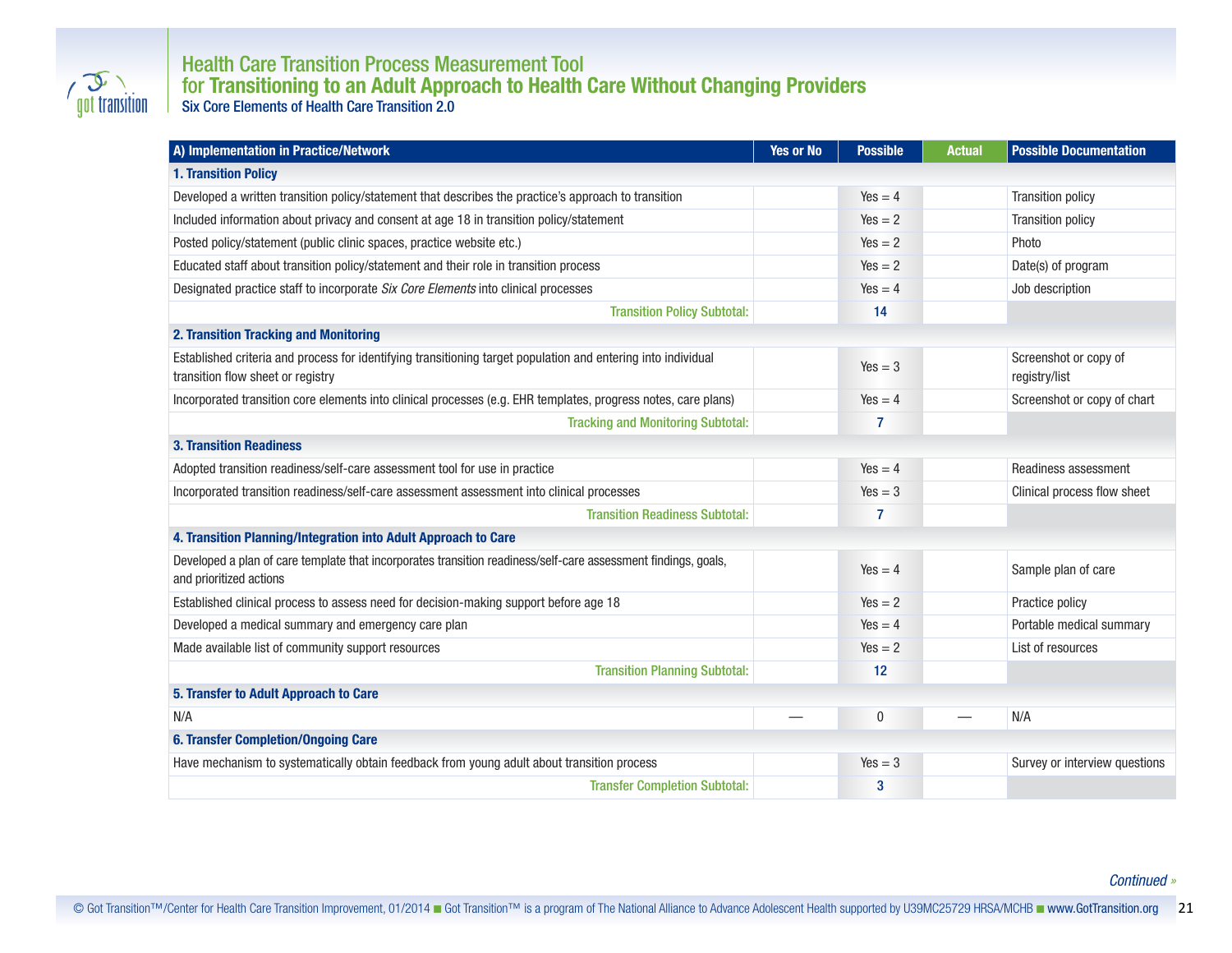

## Health Care Transition Process Measurement Tool for **Transitioning to an Adult Approach to Health Care Without Changing Providers** (continued) Six Core Elements of Health Care Transition 2.0

| B) Youth/Family/Young Adult Engagement Requirement                                                 | <b>Yes or No</b> | <b>Possible</b> | <b>Actual</b> |
|----------------------------------------------------------------------------------------------------|------------------|-----------------|---------------|
| Included input from youth/families/young adults in developing policy                               |                  | $Yes = 2$       |               |
| Included input from youth/families/young adults in developing feedback questions about transition  |                  | $Yes = 2$       |               |
| Involved youth/families/young adults in the implementation of a transition staff education program |                  | $Yes = 2$       |               |
| Included youth/families/young adults as active members of the quality improvement team             |                  | $Yes = 3$       |               |
| <b>Youth and Family Engagement Subtotal:</b>                                                       |                  | a               |               |

| <b>C) Dissemination Requirement</b>                                                                                     |                                                  |              |            |                                                 |         |                 |               |  |  |  |  |  |
|-------------------------------------------------------------------------------------------------------------------------|--------------------------------------------------|--------------|------------|-------------------------------------------------|---------|-----------------|---------------|--|--|--|--|--|
| <b>Percent of Patients in Practice Receiving Transition Elements:</b>                                                   | $1 - 10%$                                        | $11 - 25%$   | $26 - 50%$ | $51 - 75%$                                      | 76-100% | <b>Possible</b> | <b>Actual</b> |  |  |  |  |  |
| <b>Score Points:</b>                                                                                                    |                                                  | $\mathbf{2}$ | 3          | 4                                               | 5       |                 |               |  |  |  |  |  |
| <b>1. Transition Policy</b>                                                                                             |                                                  |              |            |                                                 |         |                 |               |  |  |  |  |  |
| Sharing policy with youth and families ages 12-21 (letter or visit)                                                     |                                                  | $0$ to $5$   |            |                                                 |         |                 |               |  |  |  |  |  |
|                                                                                                                         | <b>Transition Policy Dissemination Subtotal:</b> | 5            |            |                                                 |         |                 |               |  |  |  |  |  |
| 2. Transition Tracking and Monitoring                                                                                   |                                                  |              |            |                                                 |         |                 |               |  |  |  |  |  |
| Percentage of youth and young adults, ages 12-26, in practice tracked with individual transition flow sheet or registry | $0$ to $5$                                       |              |            |                                                 |         |                 |               |  |  |  |  |  |
|                                                                                                                         | 5                                                |              |            |                                                 |         |                 |               |  |  |  |  |  |
| <b>3. Transition Readiness</b>                                                                                          |                                                  |              |            |                                                 |         |                 |               |  |  |  |  |  |
| Administering transition readiness assessment tool periodically to patients ages 14-26                                  | $0$ to $5$                                       |              |            |                                                 |         |                 |               |  |  |  |  |  |
|                                                                                                                         | 5                                                |              |            |                                                 |         |                 |               |  |  |  |  |  |
| 4. Transition Planning/Integration into Adult Approach to Care                                                          |                                                  |              |            |                                                 |         |                 |               |  |  |  |  |  |
| Updating and sharing medical summary and emergency care plan regularly                                                  | $0$ to $5$                                       |              |            |                                                 |         |                 |               |  |  |  |  |  |
| Updating and sharing plan of care including readiness assessment findings, goals, and prioritized actions regularly     | $0$ to 5                                         |              |            |                                                 |         |                 |               |  |  |  |  |  |
|                                                                                                                         | 10                                               |              |            |                                                 |         |                 |               |  |  |  |  |  |
| 5. Transfer to Adult Approach to Care                                                                                   |                                                  |              |            |                                                 |         |                 |               |  |  |  |  |  |
| Documenting discussion of privacy and consent at or before age 18                                                       |                                                  |              |            |                                                 |         | $0$ to 5        |               |  |  |  |  |  |
|                                                                                                                         |                                                  |              |            | <b>Transfer of Care Dissemination Subtotal:</b> |         | 5               |               |  |  |  |  |  |
| <b>6. Transfer Completion/Ongoing Care</b>                                                                              |                                                  |              |            |                                                 |         |                 |               |  |  |  |  |  |
| Contacting transitioned young adults for feedback                                                                       |                                                  |              |            |                                                 |         | $0$ to 5        |               |  |  |  |  |  |
|                                                                                                                         | 5                                                |              |            |                                                 |         |                 |               |  |  |  |  |  |

#### *Continued »*